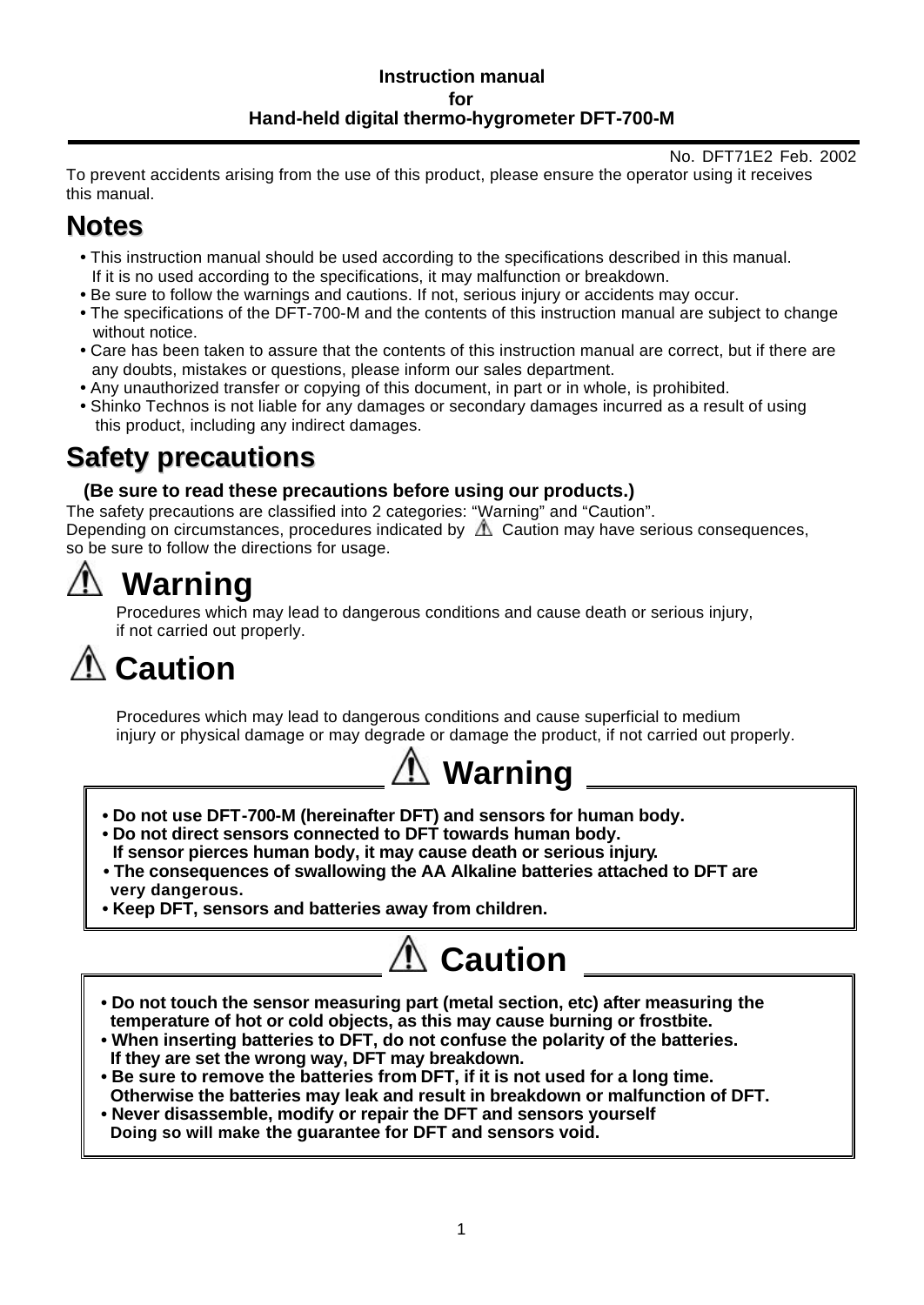- **Do not drop DFT and sensors, strike them with hard objects, press hard on them, as this may lead to the breakdown or malfunction.**
- **The heat resistance of DFT, sensor knob and cable section is low unlike sensor measuring part (metal section), so use them in a temperature ranging from 0 to 50°C.**
- **Do not use them in or near water, which may cause breakdown or malfunction.**

**Use this instrument in a place with:**

- **• A minimum of dust, and an absense of corrosive gasses**
- **• No acid, alkali, organic solvent, flammable and expolsive gasses**
- **No exposure to direct sunlight and an ambient temperature of 0 to 50°C (32 to 122°F)**
- **No condensing of the inner assembly due to rapid temperature change**
- **• No water, oil, chemicals or where the vapors of these substances can come into direct contact with the unit.**

#### **1. Model name**

 **1.1 Model name**

DFT-700-M

Multi-range input: 4 types of thermocouple (K, R, B, S), RTD (Pt100) and thermo-hygro sensor (THD-700-P) can be designated.

#### **1.2 Rated input**

#### **• Thermocouple input**

| Input type |                       | Input range      |                           |
|------------|-----------------------|------------------|---------------------------|
|            | -199.9 to 1370℃       | -199.9 to 2500 F | ۰*۱<br>$0.1\degree$ C $($ |
|            | 0.0 to $1760^{\circ}$ | 32.0 to 3200 F   | *1 *2<br>0.1 C            |
|            | 0.0 to $1820^{\circ}$ | 32.0 to 3300 F   | *1 *2                     |
|            | 0.0 to $1760^{\circ}$ | 32.0 to 3200 F   | $*1 * 2$                  |

\*1: Resolution  $1^{\circ}C(F)$ , when indication is 1000°C(F) or greater

\*2: When input is R, B or S and indication is out of indication accuracy,  $0.1^{\circ}$  (F) is not quaranteed.

#### **• RTD input**

| Input type | Input range                                |                      | Resolution        |
|------------|--------------------------------------------|----------------------|-------------------|
| Pt100      | $-199.9$ to 850.0 $^\circ\hspace{-0.05cm}$ | $-199.9$ to $1500$ F | $0.1$ °C $(F)$ *3 |

 $*3$ : Resolution 1 $F$ , when indication is 1000 $F$ or greater

#### **• Thermo-hygro sensor THD-700-P input**

| Input type  | Input range                    | <b>Resolution</b> |
|-------------|--------------------------------|-------------------|
| Temperature | $-20.0$ to 60.0 <sup>°</sup> C | $0.1\degree$ C    |
| sensor      | $-4.0$ to $140.0$ F            | $0.1$ F           |
| Humidity    | 0.0 to100.0%RH                 | 0.1%RH            |
| sensor      |                                |                   |

#### **1.3 How to indicate model name label**

A model name label is on the back of the case.

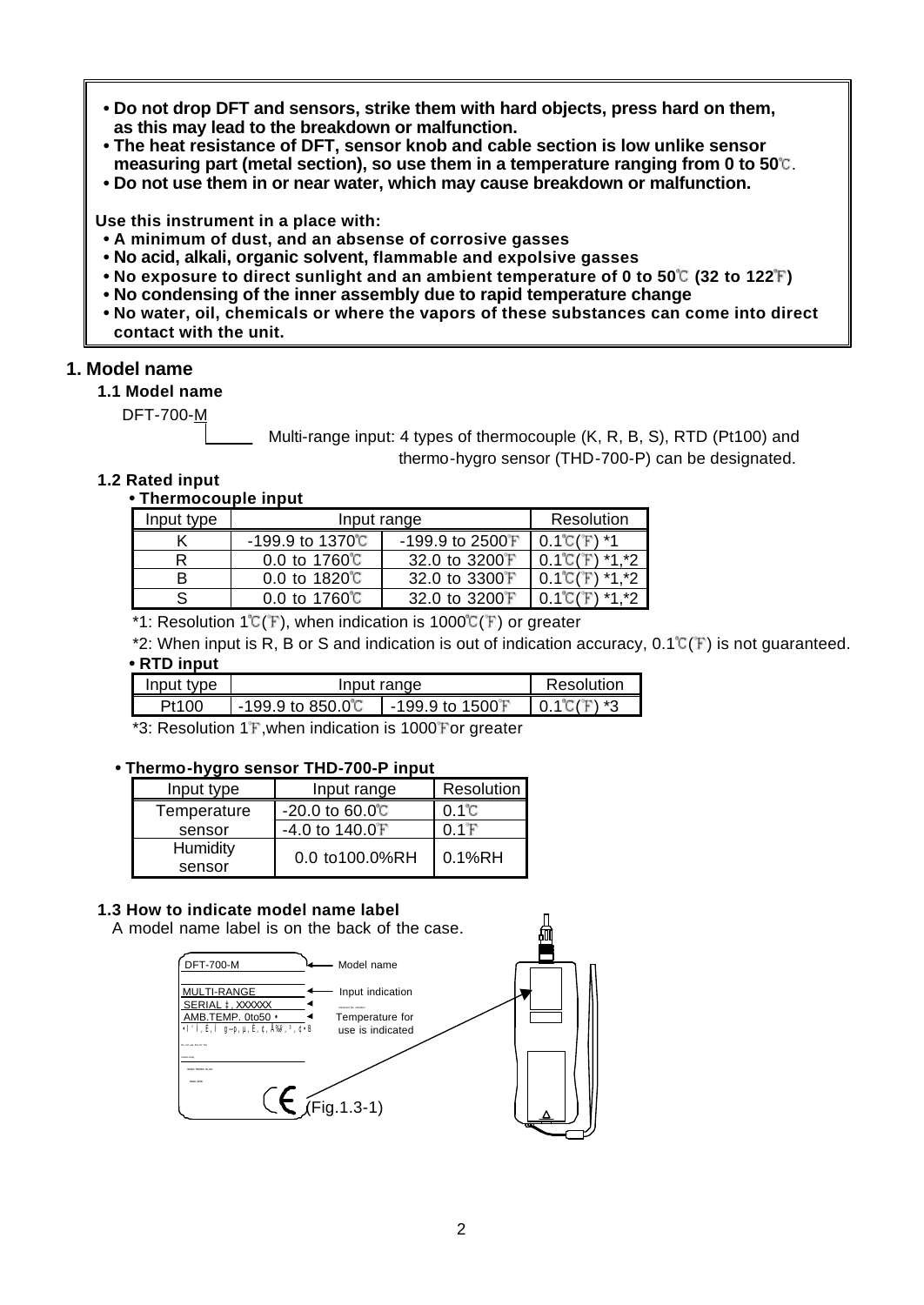## **2. Names and functions of the sections**

| (1)                 | (5)                                                                                                                                                     |
|---------------------|---------------------------------------------------------------------------------------------------------------------------------------------------------|
| newo no<br>(2)      | $\blacklozenge$ KRSBPt100 HUN                                                                                                                           |
|                     | (13)<br>POWER<br><b>MODE</b><br>(10)<br>HOLD/RST                                                                                                        |
| (3)                 | (14)<br>(6)<br>(11)                                                                                                                                     |
|                     | ግ<br><b>SAVE</b><br>(15)<br>(MEMO No.<br><b>LIGHT</b><br>(12)<br><b>ZRH</b>                                                                             |
| (4)                 | D.HOLD P.HOLD<br>ĘL<br><del>⊼(</del> Fig.2-1)                                                                                                           |
|                     | (8)<br>(7)<br>(9)                                                                                                                                       |
| (1) Data display    | : Indicates the data which was memorized. Indicates temperature data when                                                                               |
|                     | thermo-hygro sensor is connected.                                                                                                                       |
|                     | (2) Memory No. display : Indicates memory number. Indicates memory number at every 1.5 seconds                                                          |
|                     | when thermo-hygro sensor is connected.                                                                                                                  |
| (3) PV display      | : Indicates the current value.                                                                                                                          |
|                     | Indicates the humidity data when thermo-hygro sensor is connected.                                                                                      |
|                     | (4) Battery life indication: Blinks when the battery voltage goes down.                                                                                 |
|                     | (5) Sensor input indication: Indicates the sensor type which is used.                                                                                   |
| (6) Unit indication | : Indicates the current unit.                                                                                                                           |
|                     | (7) Data HOLD indication: Indicates when measuring temperature and humidity is set to indicate and hold<br>on the PV display and Data display           |
|                     | (8) Peak HOLD indication: Indicates when a maximum value of the measuring temperature is set to indicate                                                |
|                     | and hold on the PV display or Data display.                                                                                                             |
|                     | Indicates a humidity maximum value and temperature at the maximum humidity,                                                                             |
|                     | when connected to thermo-hygro sensor.                                                                                                                  |
|                     | (9) Immersion type thermocouple: Indicates when immersion type thermocouple is selected.                                                                |
| (10) POWER key      | : Pressing the POWER key turns the power ON, displays lights and enters                                                                                 |
|                     | measuring mode. Pressing the POWER key again turns off the indication.                                                                                  |
| (11) MODE key       | : Pressing the MODE key for 1 second turns the measuring mode to the                                                                                    |
|                     | Peak HOLD (P.HOLD) measuring mode and the display indicates "P.HOLD".                                                                                   |
|                     | Pressing the MODE key again for 1 second reverts the controller mode to the                                                                             |
|                     | measuring mode and "P.HOLD" on the display goes out.                                                                                                    |
| (12) LIGHT key      | : Pressing the LIGHT key turns on the backlight which goes out automatically                                                                            |
|                     | after 10 seconds.                                                                                                                                       |
| (13) HOLD/RST/ key  | : In the measuring mode, the data when the HOLD/RST/ key (hereinafter<br>key)                                                                           |
|                     | key, and the "D.HOLD" is lit on the display.<br>is pressed is held by pressing the                                                                      |
|                     | Regardless of the abnormal input, the held data is kept on being indicated until                                                                        |
|                     | Data HOLD is cancelled.                                                                                                                                 |
|                     | key makes the D.HOLD on the display go out, resets the held<br>Pressing the                                                                             |
|                     | data and enters the measuring mode.                                                                                                                     |
|                     | The held data is cleared by pressing the<br>key again.                                                                                                  |
|                     | In the Peak HOLD (P.HOLD) measuring mode, the held data is cleared by<br>key and the measured data is indicated when<br>pressing the<br>key is pressed. |
|                     | In the immersion type thermocouple mode, pressing the<br>key while holding                                                                              |
|                     | data (blinking) turns the mode to measuring mode.                                                                                                       |
| (14) MEMO No. key   | : The mode enters the data memory mode by pressing the MEMO No. key,                                                                                    |
|                     | the "MEMO No." and the data (Maximum 10 [0 to 9]) are indicated on the display.                                                                         |
|                     | Next "MEMO No." and the data is indicated pressing the "MEMO No." key again.                                                                            |
|                     | When thermo-hygro sensor is connected, current values (Temperature and                                                                                  |
|                     | humidity) memory data are indicated by turns in every 1.5 seconds.                                                                                      |
|                     |                                                                                                                                                         |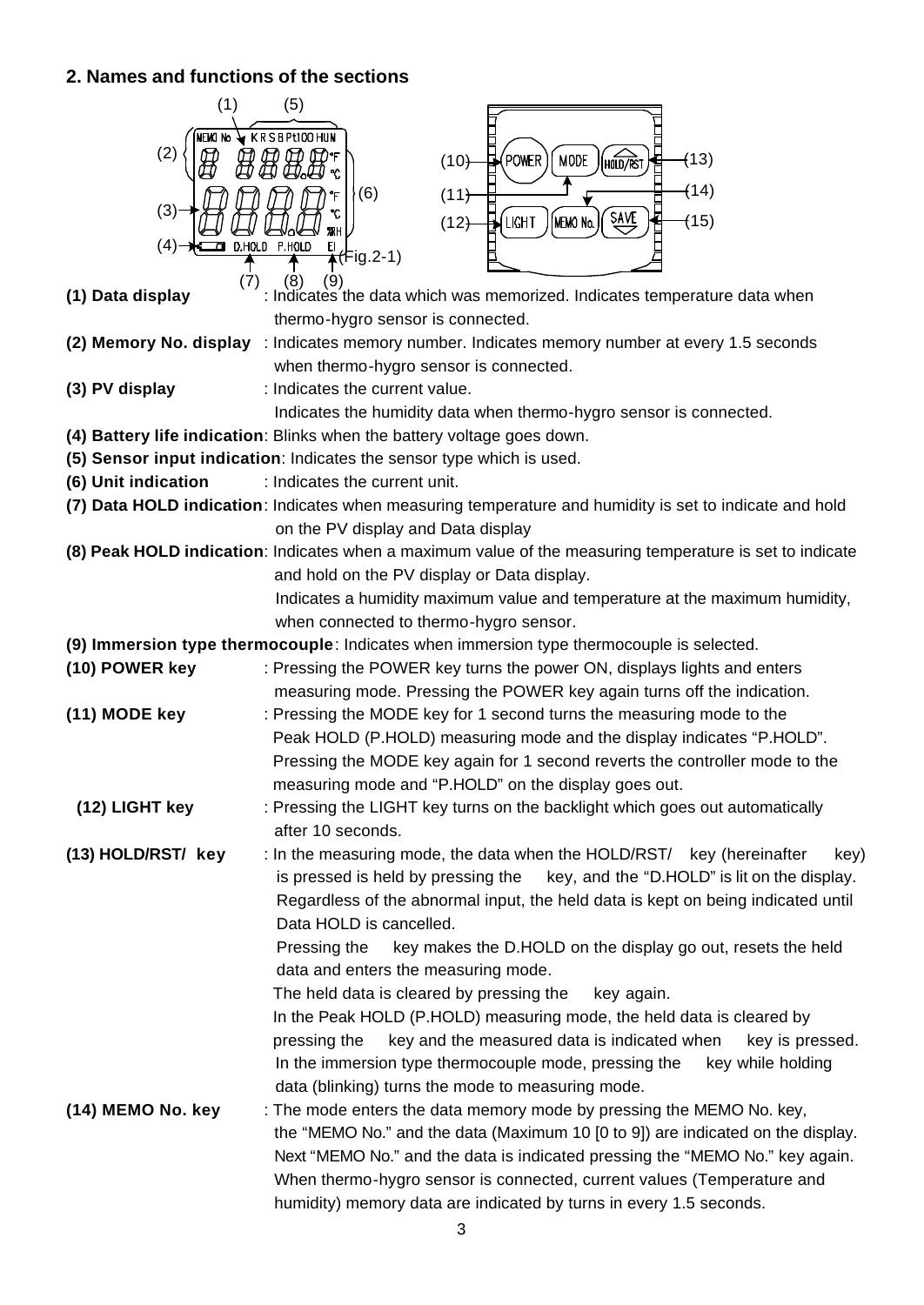If the MEMO No. key is pressed for 2 seconds, data memory mode is cancelled and the mode reverts to the normal measuring mode.

**(15) SAVE/ key** : When the "MEMO No." is lit on the display, the measured value indicated on the PV display or each HOLD value is memorized by pressing the SAVE/ key (hereinafter key). When thermo-hygro sensor is connected, the current values (temperature and humidity) are indicated by turns at every 1.5 seconds.



3. After setting batteries in the battery case, insert the case cover in the direction indicated by (7) then swing it closed (8). Hold the battery case cover until a "Click" is heard.

**\* Even if batteries are changed, each setting value and memory data are not erased.**

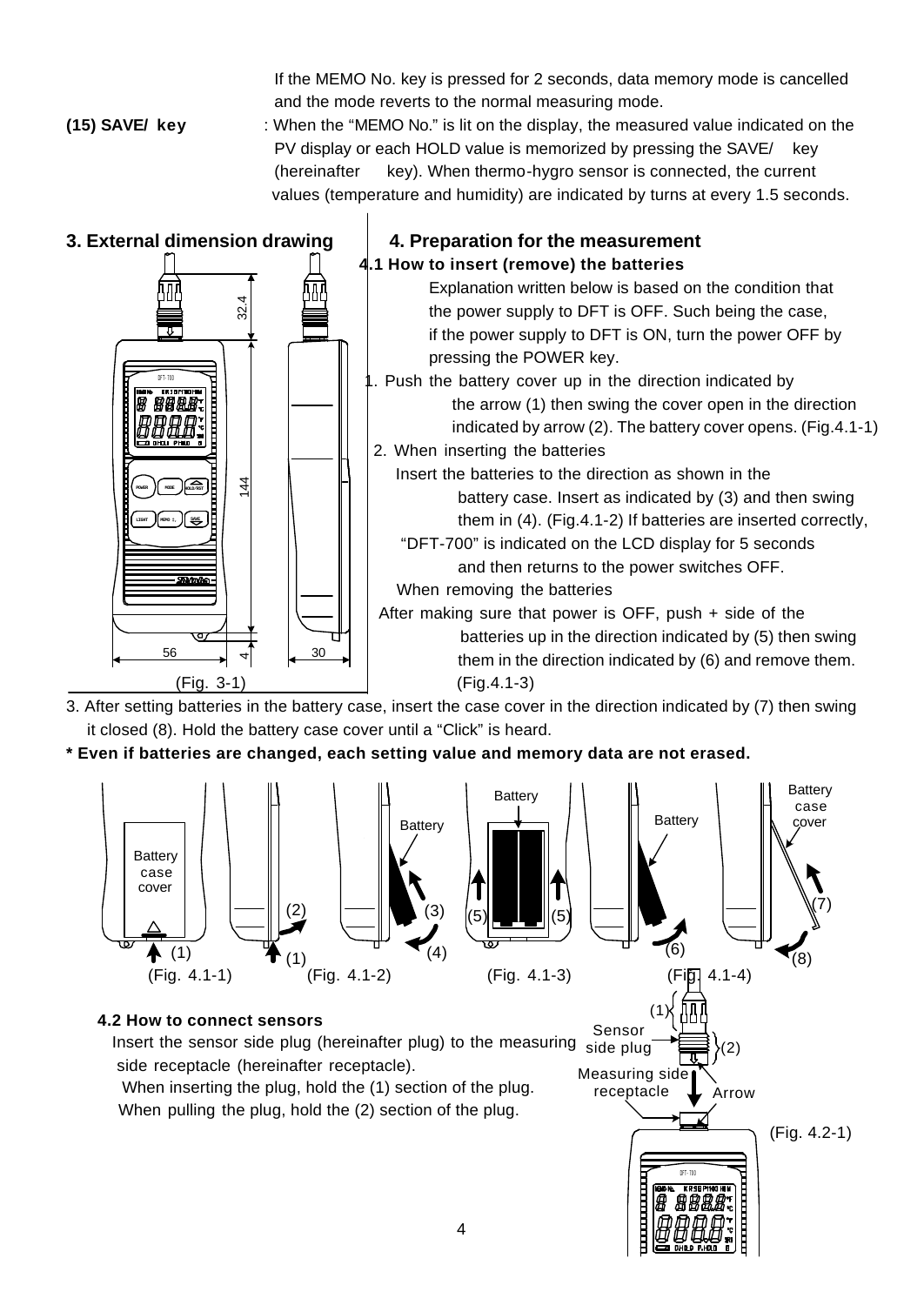#### **4.3 Setup**

 Press POWER key while the MODE key is being pressed, when power to the instrument is OFF As function setting mode items are indicated, set up the specification setting. However, if factory adjusted values are going to set, it is unnecessary to implement the setup.

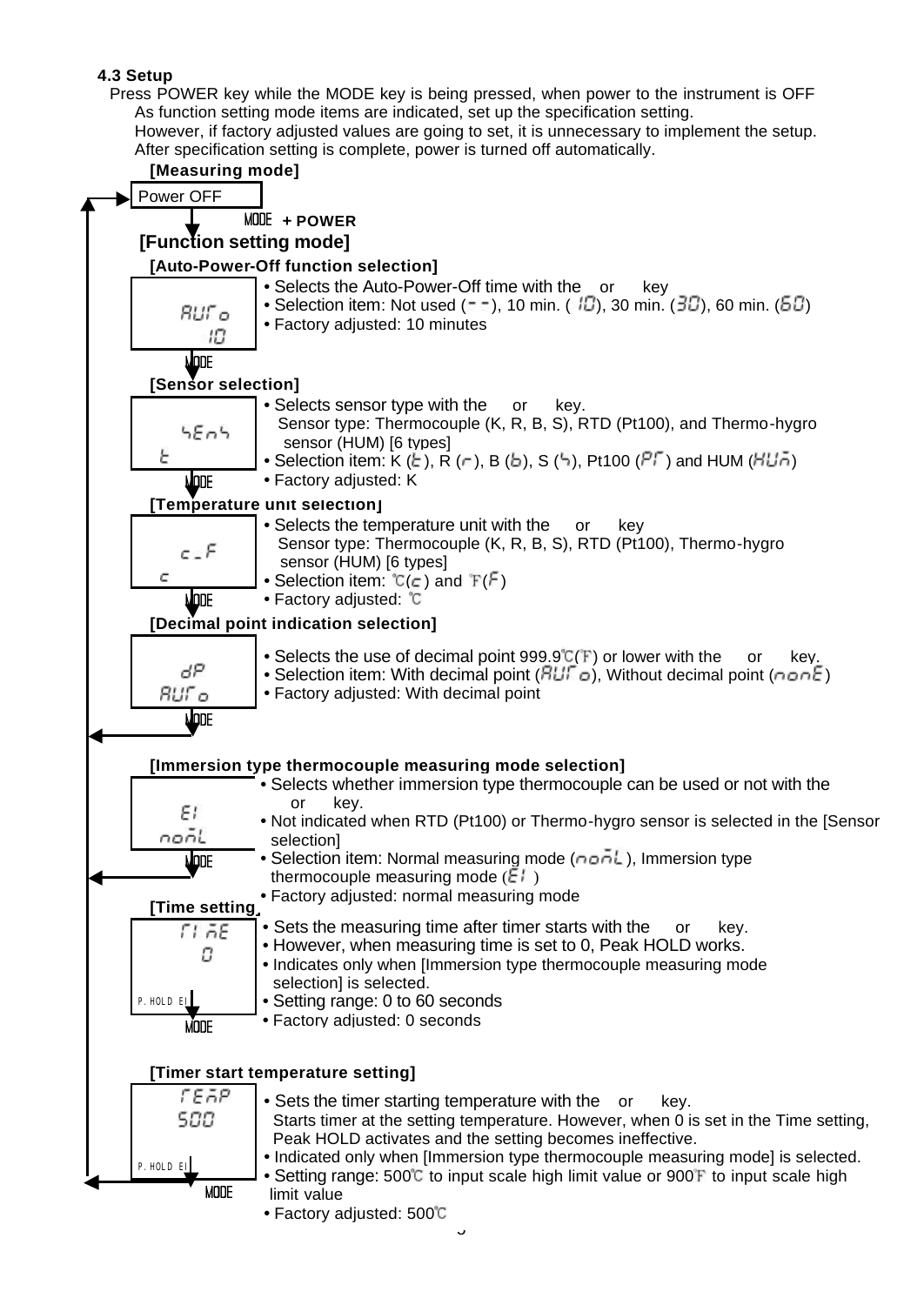#### **4.4 Site selection for measurement**

- **Use this instrument in a place with:**
- **• A minimum of dust, and an absense of corrosive gasses**
- **No acid, alkali, organic solvent, flammable and expolsive gasses**
- **No exposure to direct sunlight, and an ambient temperature of 0 to 50°C (32 to 122°F)**
- **No condensing of the inner assembly due to rapid temperature change**
- **• No water, oil, chemicals or where the vapors of these substances can come into direct contact with the instrument.**

#### **5. Measuring**

#### **5.1 Normal measuring mode**

- (1) Turn the power ON by pressing the POWER key.
- (2) When measuring temperature, let the temperature sensor for DFT-700 (hereinafter sensor) contact the measured object or insert to it.

When measuring temperature and humidity, put the Thermo-hygro sensor (THD-700-P) where measuring is to be carried out.

(3) Data HOLD function

While the sensor measures the temperature, temperature data currently indicated on the display is held by pressing the key

While the thermo-hygro sensor (THD-700-P) is measuring temperature and humidity, thermo-hygro data currently indicated is held indicating "D.HOLD" on the display by pressing the key. (Temperature is indicated on the Data display and humidity is indicated on the PV display.) Press the key again to cancel the Data HOLD. When Data HOLD is cancelled the indication "D.HOLD" is put out and the mode reverts to the normal measuring mode.

(4) Peak HOLD function

While the sensor is measuring temperature, "P.HOLD" is indicated on the display and the maximum value of the temperature data currently indicated is held by pressing the MODE key for 1 second. While thermo-hygro sensor (THD-700-P) is measuring temperature and humidity, "P.HOLD" is indicated on the display and the maximum value of humidity data currently indicated and temperature data when humidity data is maximum are held.

(Temperature is indicated on the Data display and humidity is indicated on the PV display.) When this function is selected, the indicated values are not renewed as long as temperature and humidity do not exceed the currently indicated values.

Press the MODE key again for 1 second to cancel the Peak HOLD function.

"P.HOLD" on the display is put out and the mode reverts to the measuring mode.

(5) Memory function

A maximum of 10 (0 to 9) pieces of data can be memorized and indicated again.

- Indicated data memorization and calling
- 1) Press the MEMO No. key.

 When the sensor is measuring temperature, the memory number "MEMO No. O", memory data and the data currently measured are indicated on the display and the mode turns to the memory mode.

- When the thermo-hygro sensor (THD-700-P) is measuring temperature and humidity, the memory number "MEMO No. O" and memory data are indicated on the display for 1.5 seconds. After 1.5 seconds the memory number "MEMO No. O" and memory data are turned off, then the current thermo-hygro data is indicated. (These indications repeat at every 1.5 seconds.) Data which is not memorized is represented as " $= -7$ ".
- 2) Press the key (hereinafter key) while the data is indicated. The data when the key is pressed is memorized at the memory number "MEMO No. 0" currently indicated.
- 3) The next memory number "MEMO No. 1" is indicated by pressing the MEMO No. key again. Keep pressing the MEMO No. key until the memory number to call is indicated.

• Memory mode cancellation

 Press the MEMO No. key for 2 seconds or more to cancel the memory mode. "MEMO No. " on the display is turned off and the memory mode is cancelled.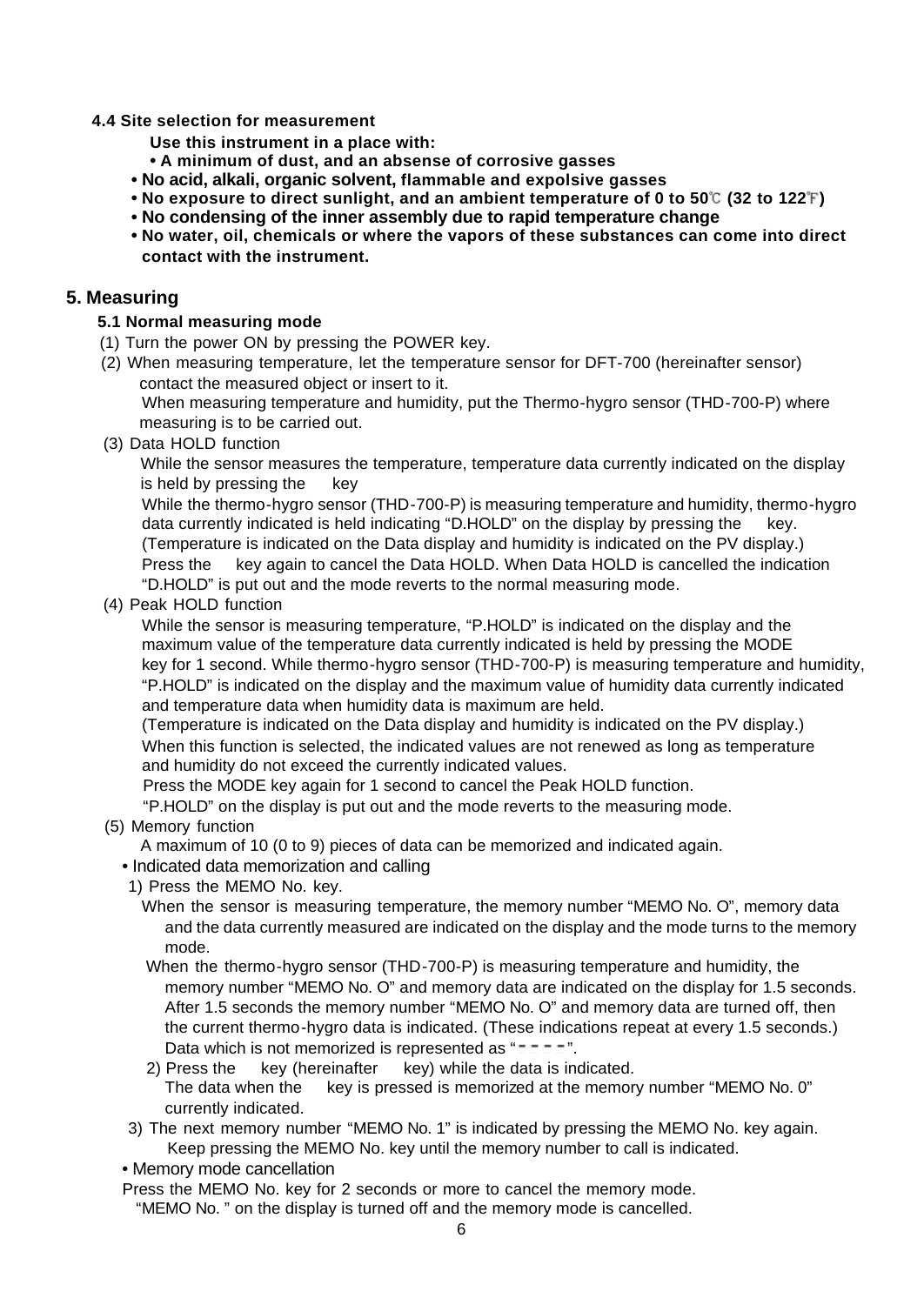- Memory data elimination
- 1) Press the POWER key in measuring mode to turn the power off of DFT.
- 2) Press the POWER key holding the MEMO No. key.
- (Press the MEMO No. key until the measuring mode comes up.)
- Eliminates all the data memorized by memory function.
- (6) Backlight function

When it is too dark to see the LCD display, press the LIGHT key.

A backlight is lit. (A backlight turns off automatically in 10 seconds.)

#### **5.2 Immersion type thermocouple measuring mode**

- (1) Turn the power on by pressing the POWER key.
- (2) If it is in the measuring mode, change the mode to the immersion type thermocouple measuring mode referring to 4.3 Setup section. "EI" is indicated at the right bottom of the display if it is in the immersion type thermocouple measuring mode. However, even if it is changed to immersion type thermocouple measuring mode, when 0 is set in the time setting, the mode is still Peak HOLD measuring mode and "P.HOLD EI" is indicated at the right bottom of the display.
- (3) Temperature measuring starts.
	- When "EI" is indicated at the right bottom of the display

When temperature exceeds the value which was preset by timer start temperature setting, the timer starts. After it starts, when the time that was preset has passed, the temperature data is held and starts blinking. (When Auto-Power-Off is set, at this moment time for Auto-Power-Off starts counting. Unless DFT is operated within a preset time, power is automatically turned off.) Press the key to cancel the blinking indication. A blinking indication is cancelled and the current temperature is indicated.

However, even if blinking is cancelled, when the indicated temperature is higher than the value that was set in the timer start temperature setting, EI function does not work.

To start EI function again, be sure to let the indicated temperature be - $5^{\circ}C(10^{\circ}F)$  or lower. • When "P.HOLD El" is indicated at the right bottom of the display.

This is Peak HOLD (P.HOLD) measuring mode. (When Auto-Power-Off is set, power is automatically turned off unless DFT is operated within a preset time.)

To cancel Peak HOLD (P. HOLD), press the key.

The held data is cleared after pressing the key and the measured value is indicated when the key is pressed.

(4) Memory function

A maximum of 10 (0 to 9) pieces of data can be memorized and be indicated again.

- Memorization of the indicated data and calling.
- 1) Press the MEMO No. key.
- When temperature is being measured, memory number "MEMO No. 0", memory data and the data which is being measured are indicated on the display and the mode switches to memory mode.

Data which is not memorized is represented as " $=$   $=$   $=$   $=$   $\degree$ ".

- 2) Press the key while the data is indicated.
- The data when key was pressed is memorized at the memory number "MEMO No. 0" which is currently indicated.
- 3) Next memory number "MEMO No. 1" is indicated by pressing the MEMO No. key again. Keep pressing the MEMO No. key until the memory number to call is indicated. Cancellation of the memory mode

Press MEMO No. key for 2 seconds or more to cancel the memory mode.

The "MEMO No." is put out and the memory mode is cancelled.

- Elimination of the memorized data
- 1) Press the POWER key in the measuring mode and the power to DFT is turned OFF.
- 2) Press the POWER key while the MEMO No. key is being pressed.
	- (Press the MEMO No. key until the mode turns to the measuring mode.)
- All the data that was memorized by memory function is erased.

(5) Backlight function

When it is too dark to see the LCD display, press the LIGHT key.

A backlight is lit. (A backlight is put out in 10 seconds automatically.)

**\* Note**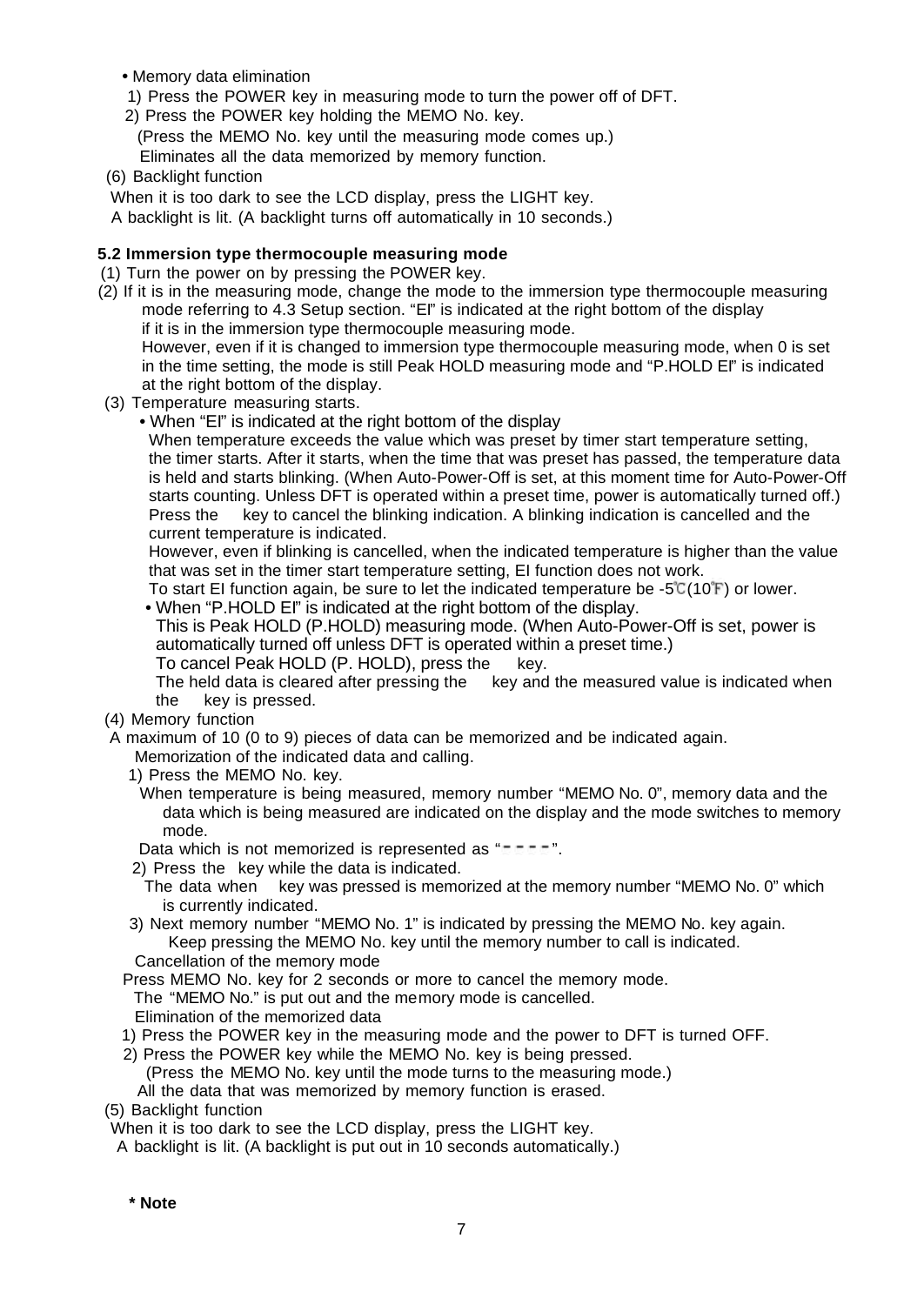#### **In the case of immersion type thermocouple measuring mode, Data HOLD [D.HOLD] function does not work.**

### **6. Other functions**

#### **• Automatic cold junction temperature compensation (Only thermocouple input)**

 Detects the temperature at thermocouple and connecting terminal of this instrument and constantly keeps the reference junction status at  $0^{\circ}$  or 32 F

#### **• Auto-Power-Off**

 In order to keep batteries from consuming the power of DFT, it is turned off automatically unless operation is carried out within the preset time. However, when the measuring is carried out in immersion type thermocouple measuring mode (when timer is active), power to the DFT is automatically turned off unless DFT is operated within the preset time after timer action is over. (Data on the PV display blinks.)

#### **• Auto-range**

When the PV indication changes from 999.9 to 1000 $\mathbb{C}(\mathbb{F})$ , resolution automatically changes from  $0.1^{\circ}C(F)$  to  $1^{\circ}C(F)$ 

#### **• Immersion type thermocouple measuring mode (EI)**

 In the case of immersion type thermocouple measuring mode, if temperature exceeds the preset timer start temperature, the timer starts countdown, and the data is indicated on the PV display at the same time with the Time-up and the indication blinks.

(HOLD value indicates the value at the Time-up regardless of sensor burnout.)

However, after blinking is cancelled or power is turned on, if the indicated temperature is higher than the value preset in timer start temperature setting, EI function does not work.

To start EI function again, be sure to set the indication temperature - $5^{\circ}$  (10 F) or lower.

#### **• Decimal point place indication switch**

It is possible to set the use of decimal point for  $999.9^{\circ}C(F)$  or less.

However, if it is set not to use decimal point, resolution turns from  $0.1^{\circ}$  (F) to  $1^{\circ}$  (F)

#### **• Battery life warning indication**

 When the battery voltage lowers, the battery life warning indication blinks and indicates that it is time to change batteries.

#### **• Input burnout indication**

#### **[Overscale]**

In the case of thermocouple and RTD input, "<br>
<sup>"</sup>" blinks on the PV display if the sensor is burnt out or the value exceeds the rated scale maximum value.

(Immersion type thermocouple measuring mode [EI] does not have this function.)

However, while Data HOLD, its value is indicated by priority.

#### **Thermo-hygro sensor (THD-700-P) input:**

In the case of temperature sensor (TD-S), if the sensor is burnt out or the value exceeds the rated scale maximum value, "<br>
<sup>"</sup>" blinks on the data display.

In the case of humidity sensor (HD-S), if the value exceeds the rated scale maximum value,

#### where PV display.

When humidity sensor is burnt out, "  $-$ " blinks or "0.0" is indicated on the PV display.

However, while Data HOLD, its value is indicated by priority.

#### **[Underscale]**

In the case of thermocouple and RTD input, if the value goes below the rated scale minimum value " $=$   $=$   $=$   $=$  " blinks on the PV display.

However, while Data HOLD, its value is indicated by priority.

#### **Thermo-hygro sensor (THD-700-P) input:**

 In the case of the temperature sensor (TD-S), if the value goes below the rated scale minimum value "  $\leq$   $\leq$   $\leq$  " blinks on the Data display"

In the case of the humidity sensor (HD-S), if the value goes below the rated scale minimum value "0.0" is just indicated on the PV display.

However, while Data HOLD, its value is indicated by priority.

When sensor is burnt out in the immersion type thermocouple measuring mode (EI), " $=$   $=$   $=$   $=$  " blinks on the Data display.

#### **• Temperature unit selection**

Temperature unit  $\mathbb C$  or  $\mathbb F$  can be selected.

#### **• Memory backup**

Backups the memory data when changing batteries

 **• Memory data clearing**

 If the power is turned on while the MEMO No. key is being pressed, all the data that is memorized reverts to the factory adjusted value " $=$   $=$   $=$   $=$   $\ldots$ ".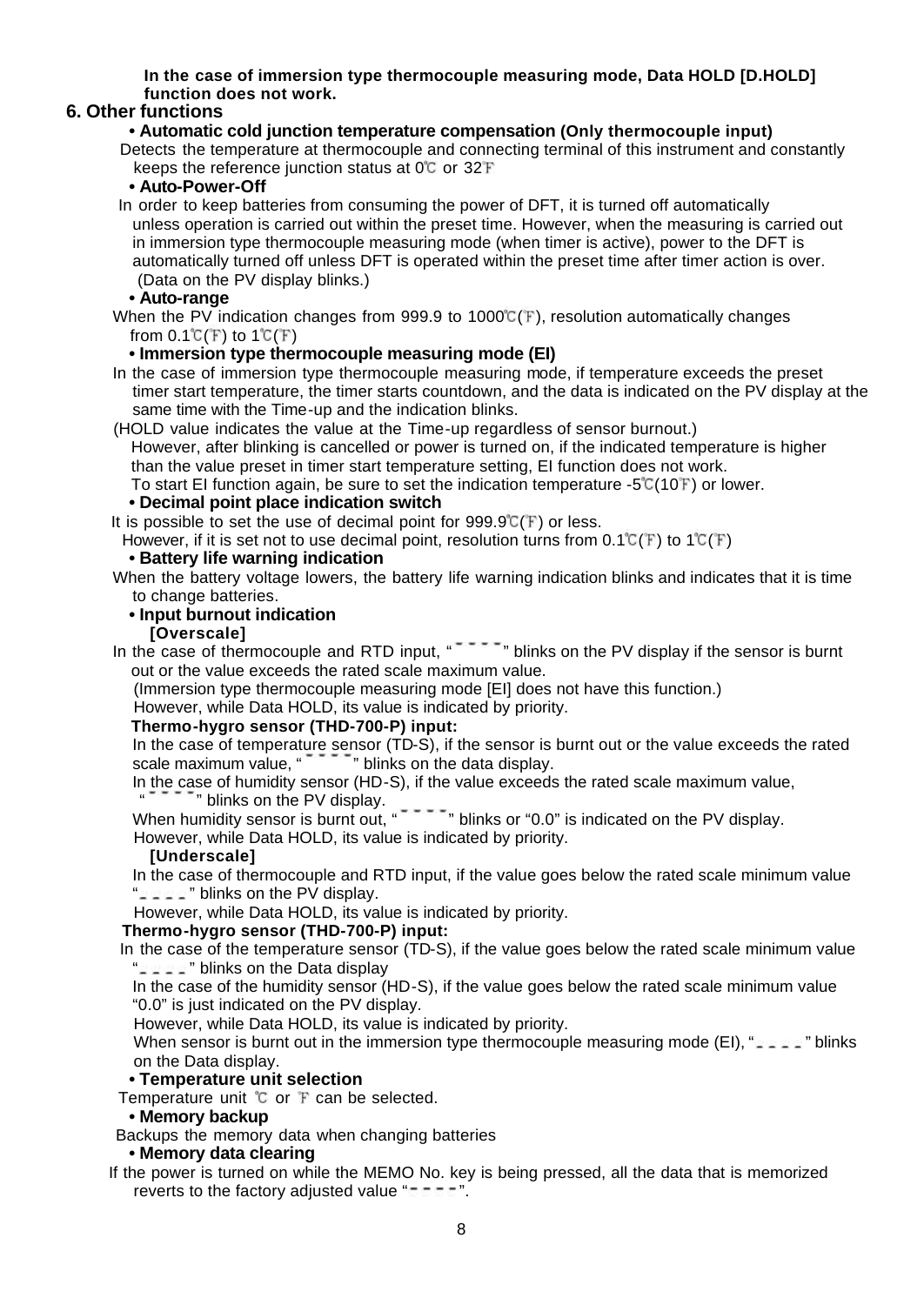### **7. Sensors**

Use the DFT-700-M specific sensors (Sold separately) below.

 We are ready to manufacture the sensors other than the ones described below to customize your needs, so please consult the agency or the shop where you purchased this instrument.

| Model            | Drawing       | Main objects                                                           | Max.            |
|------------------|---------------|------------------------------------------------------------------------|-----------------|
| <b>PCE-701</b>   |               | For measuring<br>general surface<br>temperature                        | 400°C           |
| <b>PCE-702</b>   |               | For measuring<br>surface temperature<br>of roll                        | $400^{\circ}$ C |
| <b>PCE-704</b>   |               | For measuring<br>temperature of<br>liquid and interior                 | 400°C           |
| <b>PCE-706</b>   |               | For measuring<br>temperature of<br>liquid and interior                 | 400°C           |
| <b>PCE-707</b>   | l 1 d         | For measuring<br>general surface<br>temperature                        | 400°C           |
| <b>PCE-707L</b>  |               | For measuring<br>general surface<br>temperature                        | $400^{\circ}$ C |
| PCE-H7           |               | Exclusive use tip for<br>PCE-707, 707L<br>(for exchange)               | 400°C           |
| <b>PCE-709</b>   | <b>een ko</b> | For measuring<br>temperature of<br>liquid and interior                 | $400^{\circ}$ C |
| <b>PCE-700-M</b> |               | For measuring<br>surface temperature<br>of mold, etc.<br>(Magnet type) | 300℃            |

**7.1 Thermocouple (K)**

#### **7.2 RTD (Pt100)**

| .              |         |                                                         |      |
|----------------|---------|---------------------------------------------------------|------|
| Model          | ⊃rawing | Main objects                                            | Max. |
| <b>PCR-701</b> |         | ⊩For measuring<br>temperature of<br>liquid and interior | 400℃ |

#### **7.3 Thermo-hygro sensor**

| --               |         |                                                    |
|------------------|---------|----------------------------------------------------|
| Model            | ⊃rawino | ≺anqe                                              |
| <b>THD-700-P</b> | ⊫       | 「emperature: 0 to 50℃<br>Humidity<br>20 to 90.0%RH |

#### **7.4 Conversion plug**

| Model   | <i>Drawing</i>     | <b>Note</b>                                                    |
|---------|--------------------|----------------------------------------------------------------|
| PCE-CP7 | TYPE K<br>øΙ<br>kЫ | Temperature sensor for DFT-600<br>K thermocouple) can be used. |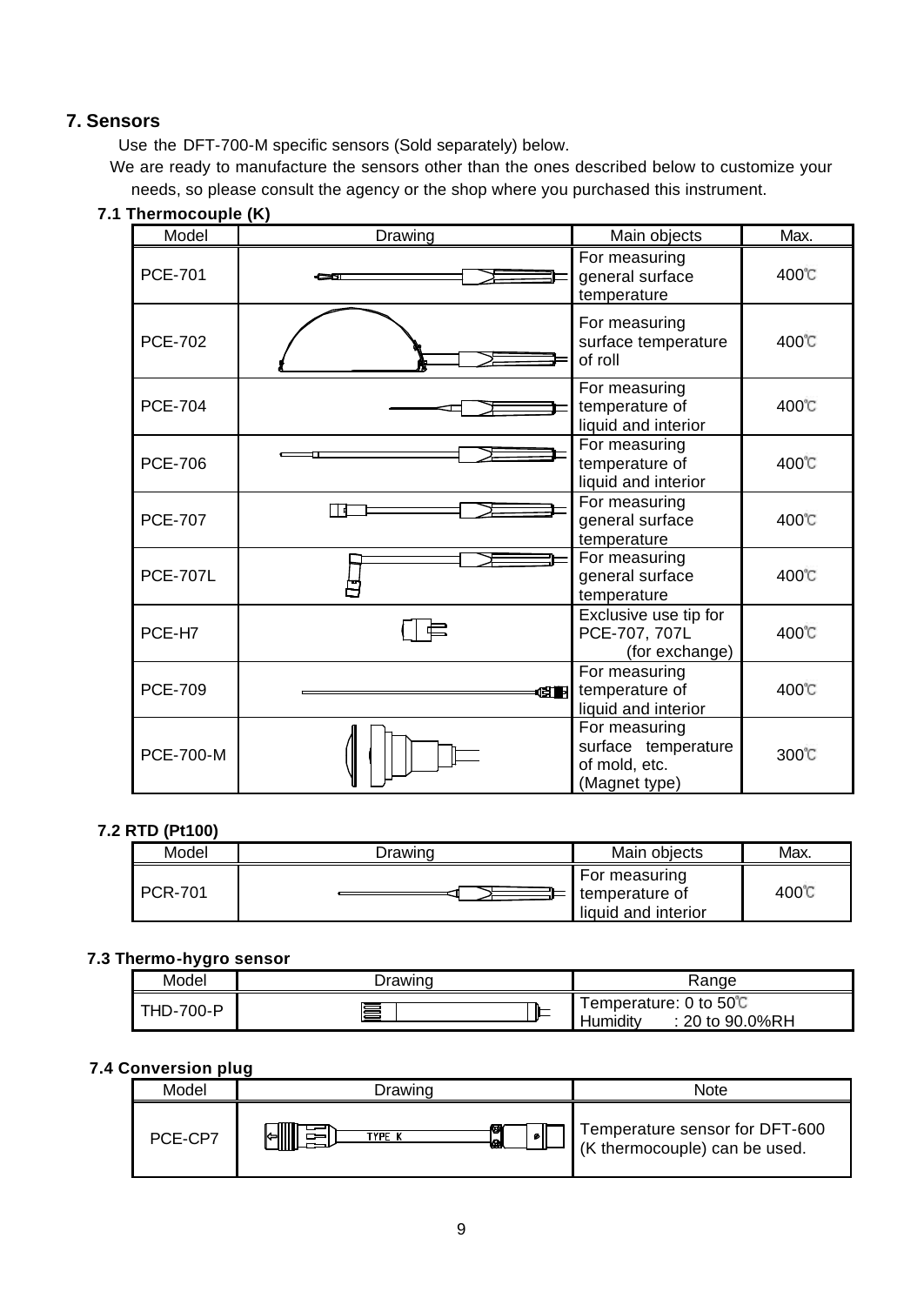# **8. Specifications**

| <b>Name</b>                                                                                   | Hand-held digital thermo-hygrometer                                                               |  |  |  |
|-----------------------------------------------------------------------------------------------|---------------------------------------------------------------------------------------------------|--|--|--|
| <b>Model</b>                                                                                  | <b>DFT-700-M</b>                                                                                  |  |  |  |
|                                                                                               | <b>External dimension</b> $56 \times 144 \times 30$ mm (W x H x D) [excluding protruding portion] |  |  |  |
| <b>Display</b>                                                                                | Electric field effect type liquid crystal (with backlight)                                        |  |  |  |
| Input                                                                                         | Thermocouple: K, R, S 100 $\Omega$ or less, B 40 $\Omega$ or less                                 |  |  |  |
|                                                                                               | RTD: Pt100 3-wire system                                                                          |  |  |  |
|                                                                                               | Thermo-hygro sensor THD-700-P RTD Pt100 3-wire system                                             |  |  |  |
|                                                                                               | Humidity sensor 0 to 1Vdc (0 to 100%RH corresponding)                                             |  |  |  |
| <b>Indicating accuracy</b> Thermocouple input: Within $\pm$ 0.2% of FS $\pm$ 1 digit however, |                                                                                                   |  |  |  |
|                                                                                               | R, S thermocouple 0.0 to 100.0℃ (0.0 to 200.0 F): Within $±6.0$ °C ( $±12.0$ F)                   |  |  |  |
|                                                                                               | B thermocouple 0.0 to 300.0 $\degree$ (0.0 to 600.0 $\degree$ ): Accuracy is not guaranteed.      |  |  |  |
|                                                                                               | RTD input: Within $\pm$ 0.1% of FS $\pm$ 1 digit                                                  |  |  |  |
|                                                                                               | Thermo-hygro sensor input: Temperature $\pm$ 0.3°C (excluding sensor error)                       |  |  |  |
|                                                                                               | Humidity $\pm$ 0.3%RH (excluding sensor error)                                                    |  |  |  |
|                                                                                               | Input sampling period 0.4 seconds                                                                 |  |  |  |
| <b>Standard function</b>                                                                      | Automatic cold junction temperature compensation (Only thermocouple input),                       |  |  |  |
|                                                                                               | Automatic-POWER-OFF, Auto-range, EI (Immersion type thermocouple                                  |  |  |  |
|                                                                                               | measuring mode), Decimal point indication switch, Battery life warning indication,                |  |  |  |
|                                                                                               | Input burnout (Overscale, Underscale), Temperature unit selection, Multi-range                    |  |  |  |
|                                                                                               | input, Memory backup, Memory data clearing, Dust-proof, Drip-proof (IP65)                         |  |  |  |
| <b>Supply voltage</b>                                                                         | 3Vdc Size AA alkaline batteries (LR6) 2                                                           |  |  |  |
| Continuous duty                                                                               | Thermocouple and RTD input                                                                        |  |  |  |
|                                                                                               | Approx. 200 hours (Without using backlight) in normal temperature                                 |  |  |  |
|                                                                                               | Thermo-hygro sensor input                                                                         |  |  |  |
|                                                                                               | Approx. 100 hours (Without using backlight) in normal temperature                                 |  |  |  |
| Ambient temperature 0 to 50°C                                                                 |                                                                                                   |  |  |  |
| Storing temperature -20 to 60°C                                                               |                                                                                                   |  |  |  |
| <b>Material</b>                                                                               | case: Resin                                                                                       |  |  |  |
| Color                                                                                         | case: Dark gray                                                                                   |  |  |  |
| <b>Panel</b>                                                                                  | Membrane sheet                                                                                    |  |  |  |
| Weight                                                                                        | Approx. 90g (Accessories are excluded.)                                                           |  |  |  |
| <b>Accessories</b>                                                                            | Instruction manual, Alkaline battery (LR6) AA size 2, Wrist strap 1<br>Vinyl cover 1              |  |  |  |
| <b>Products sold</b>                                                                          | Various sensors for the DFT-700                                                                   |  |  |  |
| separately                                                                                    |                                                                                                   |  |  |  |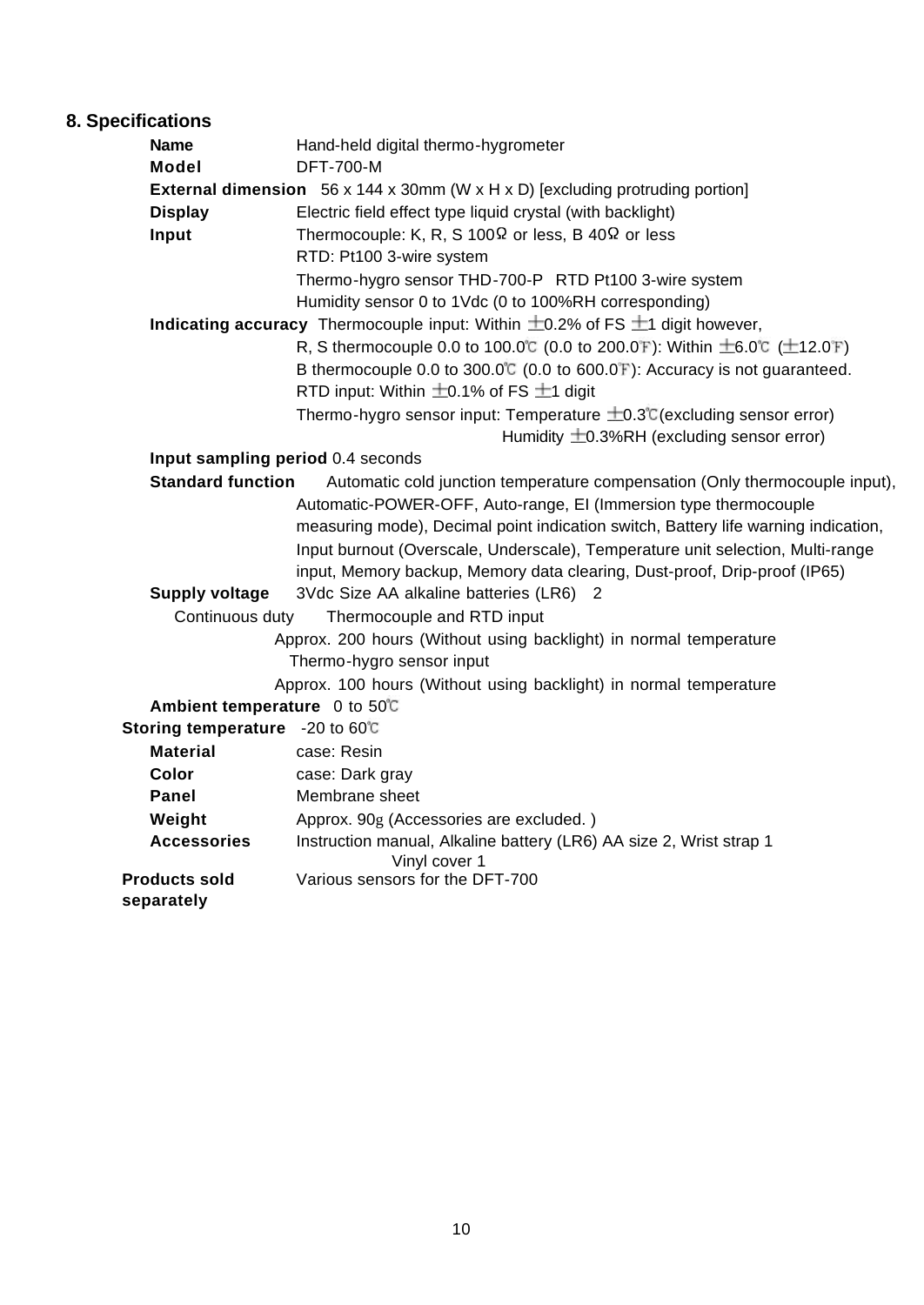## **9. Troubleshooting**

Check the following after confirming the power to this instrument is turned on.

| Phenomena                                                                                                                                                                                              | <b>Presumed causes and solutions</b>                                                                                                                                                                                                                    |
|--------------------------------------------------------------------------------------------------------------------------------------------------------------------------------------------------------|---------------------------------------------------------------------------------------------------------------------------------------------------------------------------------------------------------------------------------------------------------|
| In the case of thermocouple and RTD input<br>• PV display or Data display blinks "                                                                                                                     | • Temperature sensor of thermocouple or RTD<br>are burnt out.                                                                                                                                                                                           |
| In the case of thermo-hygro sensor input<br>" * "" is blinking on the Data display<br>$\overline{\phantom{a}}$ is blinking or " $\overline{a}$ $\overline{a}$ " is kept<br>indicated on the PV display | Replace the old sensor with a new one.<br>• Temperature sensor (TD-S) is burnt out<br>Replace the Temperature sensor (TD-S)<br>with a new one.<br>• Humidity sensor (HD-S) is burnt out.                                                                |
|                                                                                                                                                                                                        | Replace the Humidity sensor (HD-S)<br>with a new one.<br>• Sensor plug connection to the measuring<br>receptacle is imperfect.<br>Connect the sensor plug to the receptacle properly.                                                                   |
| Indication of the PV display or Data display                                                                                                                                                           | • Data HOLD (D.HOLD) or Peak HOLD (P.HOLD)                                                                                                                                                                                                              |
| does not change.                                                                                                                                                                                       | is set.<br>Cancel the Data HOLD (D.HOLD) or Peak HOLD                                                                                                                                                                                                   |
|                                                                                                                                                                                                        | (P.HOLD)<br>• Humidity sensor (HD-S) of Thermo-hygro sensor<br>(THD-700-P) is out of order.<br>Replace the humidity sensor with a new one.                                                                                                              |
| Indication of the PV display or Data display<br>is abnormal or unstable.                                                                                                                               | • Sensor input designation is incorrect.<br>Set the correct sensor input.<br>$\bullet$ $\degree$ C/F unit is incorrect.<br>Set the correct temperature unit.<br>• AC is leaking from the measured object to<br>thermocouple or RTD.<br>Stop AC leakage. |
| "Engl." is indicated on the PV display.                                                                                                                                                                | • Internal memory is abnormal.<br>Contact our sales representatives or the shop<br>where you purchased this instrument.                                                                                                                                 |
| Unable to set immersion type<br>thermocouple measuring mode (EI)                                                                                                                                       | • RTD (Pt100) or Thermo-hygro sensor (HUM) is<br>selected in the sensor selection.<br>Select thermocouple (K, R, B, S) in the sensor<br>selection.                                                                                                      |
| Auto-Power-Off function does not<br>work.                                                                                                                                                              | . In Auto-Power-Off mode, Auto-Power-Off invalid<br>"= = " is selected.<br>Set the time (10, 30, 60 minutes) in Auto Power<br>OFF mode.                                                                                                                 |

**•** If you have any trouble, do not hesitate to contact our sales representatives or the shop where you purchased this instrument.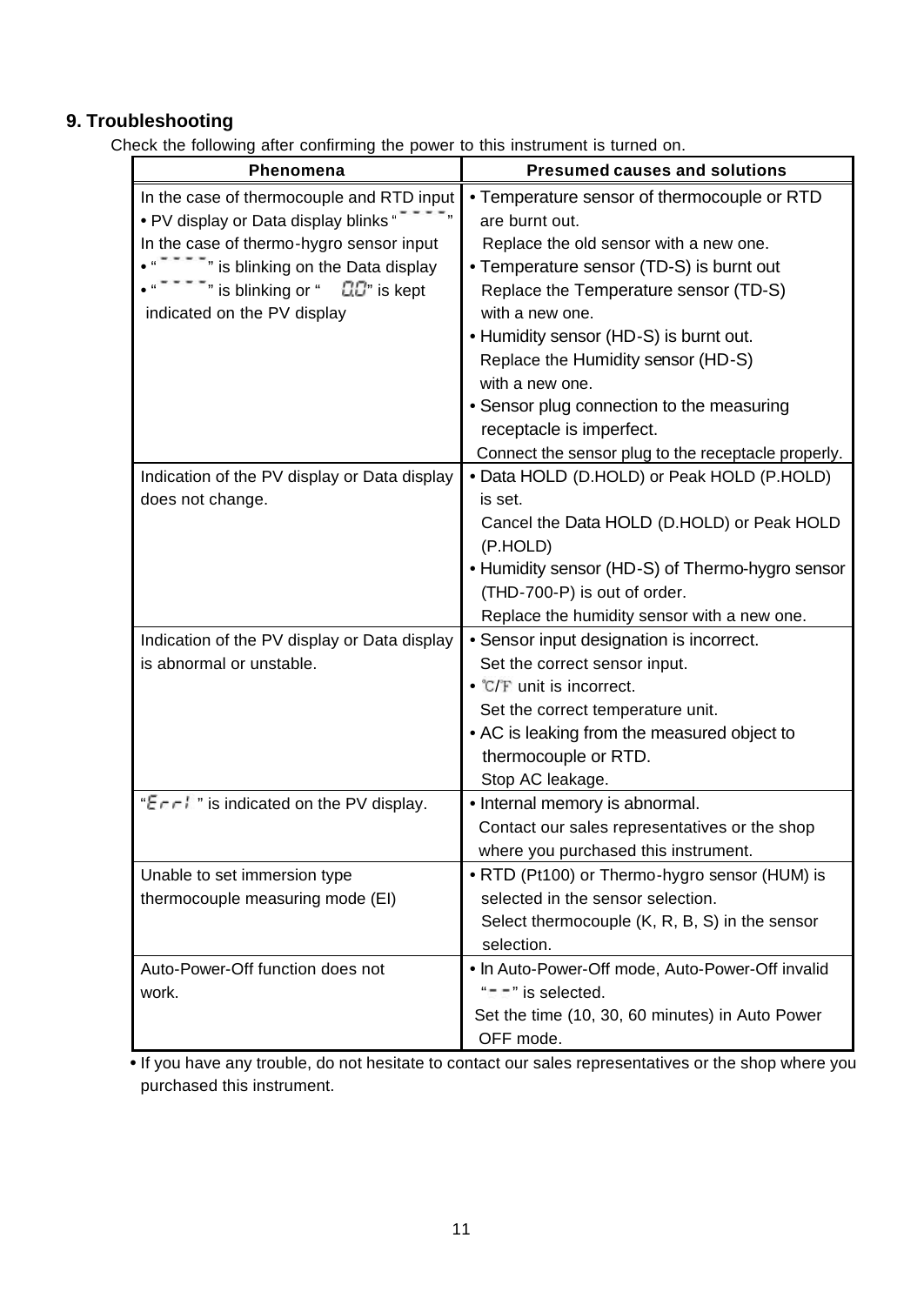#### **10. DFT-700 sensor**

# **Warning**

- **DFT-700 temperature sensor is used for temperature measurement.**
- **Never use it except for the purpose of temperature measurement.**
- **Please adjust the DFT-700-M input to the sensor type.**
- **When sensor type does not match the input type, reliable measured value cannot be obtained**
- **Sensor type is written at the cord terminal e.g. "K, Pt100" along with high limit measuring temperature.**
- **Reliable measured value cannot be obtained when temperature is measured where electricity is running.**
- **Never use sensor for human body. (e.g. Taking temperature, etc.)**
- **Do not touch the sensor measuring part (metal section, etc) protection tube after measuring the temperature of hot or cold objects, as this may cause burning or frostbite.**
- **Be sure to turn the power OFF of DFT-700-M, when DFT-700 thermo-hygro sensor (hereinafter THD-700-P) is attached or detached from DFT-700-M.**
- **Do not attach or detach THD-700-P in wet place or with wet hands because it may cause electric shock.**



- **The maximum temperature written in the table is the limit temperature of the measuring part. Use such as grip, cord, etc in an ambient temperature (0 to 60 ) except for the measuring part.**
- **When it is used in a high temperature atmosphere, which may cause breakdown or ignition.**
- **When measuring under -50 atmosphere, sensor elasticity deteriorates and sensor becomes fragile.**
- **Do not use this in a place with electric noise such as high magnet field and high frequency, or DFT-700-M and sensor may breakdown or be damaged.**
- **Do not use this in a place with corrosive atmosphere such as acid, alkali, etc, because that may hasten the sensor degradation and be responsible for breakdowns.**
- **Do not cool down the measuring part quickly such as soaking in water after measuring. That may cause breakdown.**
- **Do not drop sensor and THD-700-P, strike them with hard objects, press hard on them, as this may lead to the breakdown or malfunction.**
- **Use THD-700-P within the proper conditions (temperature, humidity and atmosphere, etc.)**

#### **11. DFT-700 sensor guarantee and liability limit**

Since sensors for temperature or humidity measurement is consumable, it is not guaranteed. Contact our shop or sale office if any flaw during manufacturing or malfunction due to the accident during shipment.

Shinko Technos is not liable for any damages after using sensors.